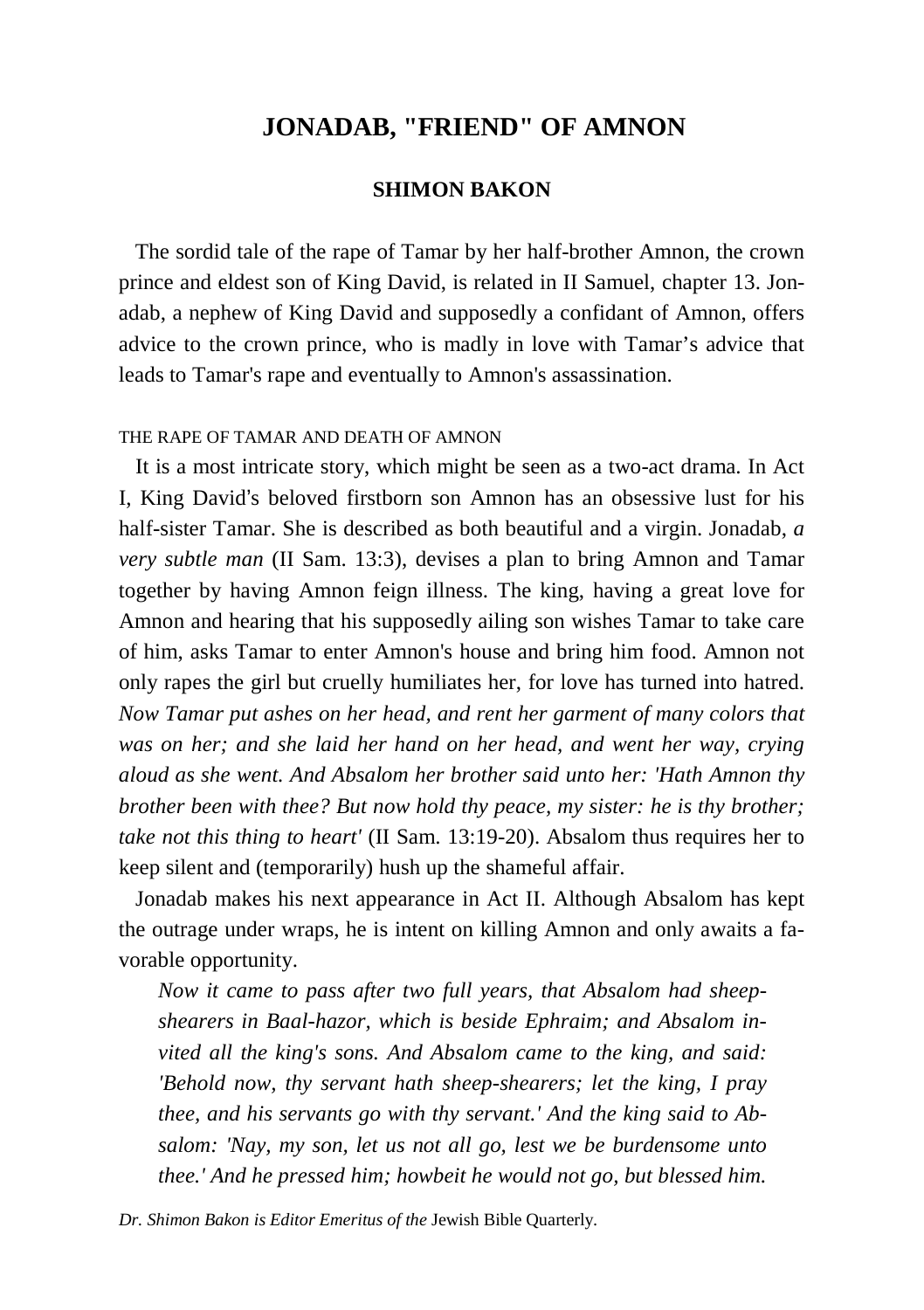*Then said Absalom: 'If not, I pray thee, let my brother Amnon go with us.' And the king said unto him: 'Why should he go with thee?' But Absalom pressed him, and he let Amnon and all the king's sons go with him* (II Sam. 13:23-27).

 Crucial to the execution of his plan was Absalom's request that his father join in the festivities, hoping that the king would say no but allow Amnon and his brothers to accept Absalom's invitation. The plan succeeded and then *Absalom commanded his servants, saying: 'Mark ye now, when Amnon's heart is merry with wine; and when I say unto you: Smite Amnon, then kill him, fear not; have not I commanded you? Be courageous and valiant.' And the servants of Absalom did unto Amnon as Absalom had commanded* (II Sam. 13:28-29).

 Fearing that they, too, would be assassinated, *All the king's sons arose, and every man got him up upon his mule, and fled.* A rumor spread that they had all been killed: *Now it came to pass, while they were in the way, that the tidings came to David, saying: 'Absalom hath slain all the king's sons, and there is not one of them left.'* David then rent his clothes and lay down on the ground. At this point, Jonadab resurfaces and allays the king's grief with the following words of comfort: *'Let not my lord suppose that they have killed all the young men, the king's sons; for Amnon only is dead; for by the appointment of Absalom this hath been determined from the day that he forced his sister Tamar. Now therefore let not my lord the king take the thing to his heart, to think that all the king's sons are dead; for Amnon only is dead'* (II Sam. 13:29-33).

 After the princes are spotted on their way to Jerusalem, Jonadab tells King David: *'Behold, the king's sons are come; as thy servant said, so it is.' And it came to pass, as soon as he had made an end of speaking, that, behold, the king's sons came, and lifted up their voice, and wept* (II Sam. 13:35-36).

 Thus, we have two brief appearances of Jonadab, once giving Amnon advice and later informing David of Amnon's death. We will now explore different ways of understanding what motivated Jonadab to act as he did. Was he himself guilty or innocent?

### A SIMPLE READING OF THE TEXT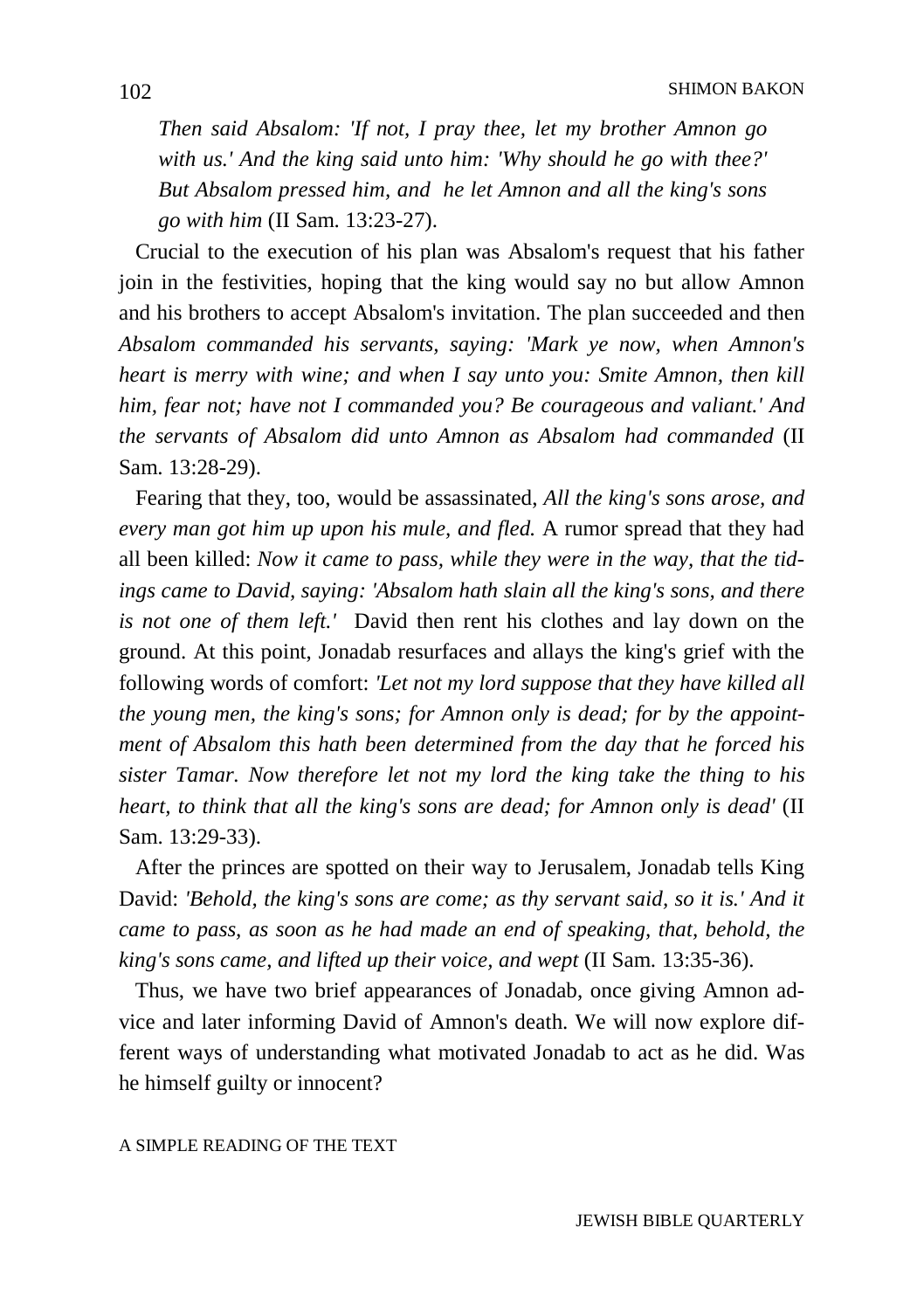Jonadab is described as a friend of Amnon (II Sam. 13:3). Taken at face value, this suggests that Jonadab wanted only what was best for his friend, not anticipating that his advice would have disastrous consequences. Malbim and Keli Yakar view Jonadab in a positive light and explain that it never occurred to Jonadab that Amnon would rape Tamar. Malbim intimates that Jonadab's advice was a hint to David that Amnon was in love with Tamar and wished to marry her. The plan was to obtain David's approval of this marriage, which (as we will see) was technically permitted. Keli Yakar indicates that Jonadab merely suggested that the two be in the same room together, which would perhaps cool the relationship. However, when Jonadab discovers that Amnon raped Tamar, he severs all contact with him, even when aware that Tamar's brother Absalom seeks to avenge her and kill Amnon.

 The Talmud and most commentators endeavor to absolve Amnon of the crime of incest, and remain silent on the matter of rape. Thus, when Tamar pleads that King David will not disfavor her marriage to Amnon, Rabbi Judah commented: "Tamar was a daughter of a *yefat to'ar* [gentile woman captured in war], as it is written: *Now therefore, I pray thee, speak unto the king; for he will not withhold me from thee* (II Sam. 13:13)*.* Had she been the offspring of a legitimate marriage [to David], how could Amnon's sister have been permitted to him as a wife?" (TB *Sanhedrin* 21a).

 According to that talmudic passage, Tamar was the daughter of Maacah, daughter of Talmai King of Geshur. Maacah, whom David had made captive, belonged to the *yefat to'ar* category (see Deut. 21:11). Since Tamar was conceived while her mother was still a gentile and had not yet converted, she also had the status of a convert and, under Jewish law, was not held to be related to any of her Jewish kin. Thus Amnon, who was born to David by a different wife, was not her brother under Jewish law, nor was David legally her father since Tamar was conceived while her mother was still a gentile. Tamar was thus "permitted" to Amnon. Only because Tamar was raised in King David's court was she called his "daughter" (Tosafot d"h *de-i salka da′atakh*, TB *Sanhedrin* 21a). Amnon's heinous crime was Tamar's public humiliation.

 In accordance with this view, the fact that Jonadab brought news of Amnon's death is significant only because he was intimately involved in the af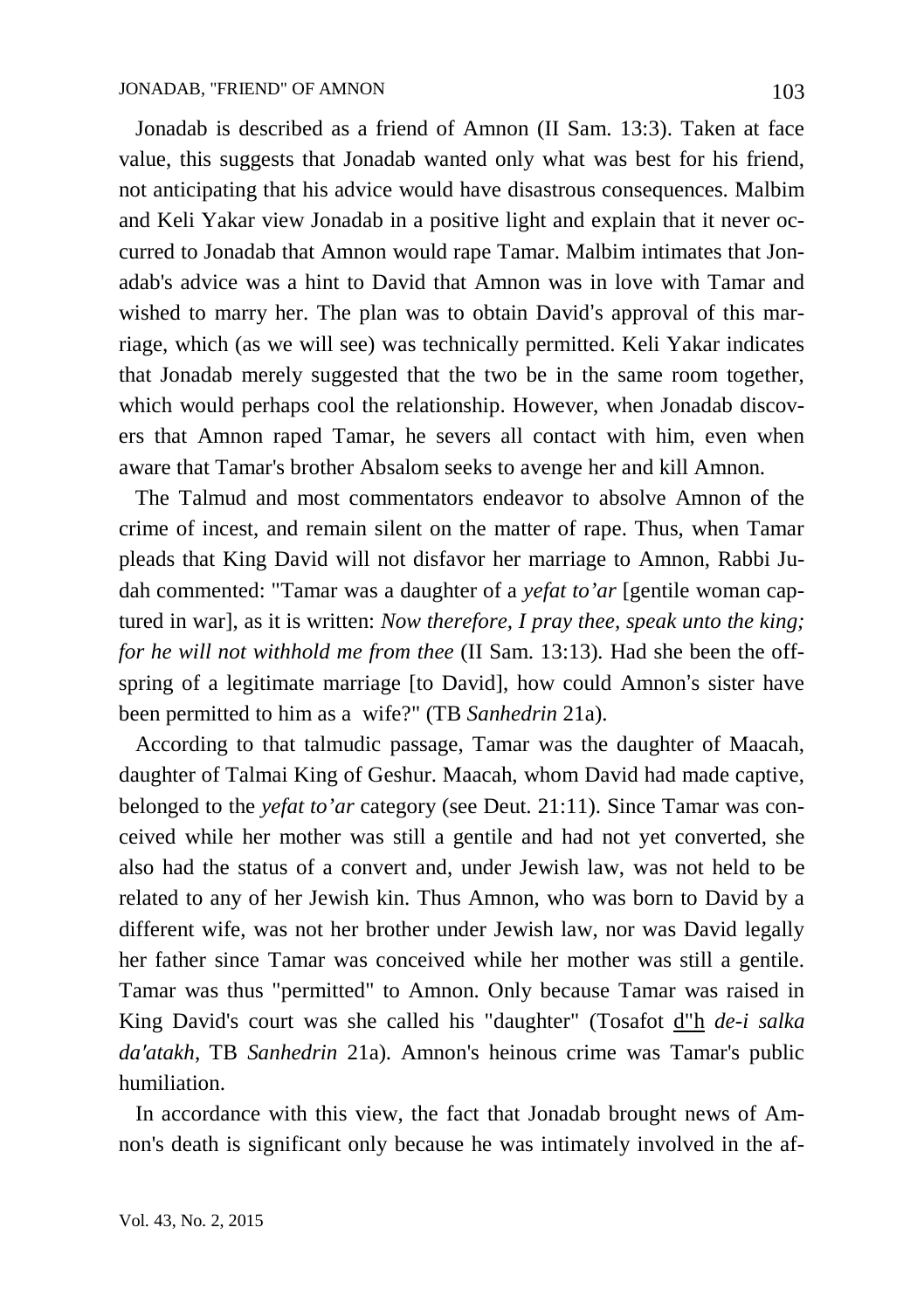fair from beginning to end. He could therefore say that avenging the rape and humiliation of Tamar had been Absalom's plan all along.

## JONADAB THE VILLAIN

 The vast majority of commentators (Rashi, Radak, Ralbag, Metzudat David) follow the approach in TB *Sanhedrin* 21a and *Avot de-Rabbi Natan* (ch. 9) that Jonadab was evil. His advice to Amnon was at best inappropriate for a friend who could not control his impulses, and at worst meant to facilitate Amnon having his way with Tamar. Why would Jonadab act in this way, seeing that it would bring shame on the royal family, and especially in view of the fact that Jonadab himself was a nephew of King David (II Sam. 13:3)? He may simply have wished to ingratiate himself with Amnon, who was of course David's eldest son (II Sam. 3:2) and heir to the throne.

 According to this opinion, Jonadab was not a true friend of Amnon, as we see later when Jonadab discloses that he had known all along of Absalom's plan to kill Amnon (II Sam. 13:32), but never warned Amnon of the danger to his life. Jonadab's lack of any real concern is also apparent when he says twice *for Amnon only is dead* (II Sam. 13:32-33). What he chiefly seems to care about is having his report to David verified (II Sam. 13:35), evidently to preserve his reputation as a wise man. It follows that Jonadab was never a real friend to Amnon: he gave him bad advice and, when that advice resulted in a heinous crime, he severed his relationship with Amnon, allowing him to be killed in a scheme of revenge.

 The question that now arises has to do with the extent of Jonadab's villainy. Many modern commentators assume that after the rape of Tamar, Jonadab became Absalom's confidential adviser, as the fact that he knew of Absalom's plot seems to demonstrate.<sup>2</sup> Solomon Goldman thus observes: "Jonadab seems to have been as intimate a confidant of Absalom as he had been of Amnon". However, there is no evidence of any collusion between the two. Ararat offers the most radical opinion: Absalom had intrigued, from the start, to reign after David and so, of necessity, Amnon had to be eliminated. To that end, he obtained the services of Jonadab to operate as a "double agent." Absalom even sacrificed his own sister, Tamar, to make his plan succeed. 4 Ascribing such ghoulish motivations to Absalom clearly goes beyond anything implied in the text, however sinister Jonadab's aims may have been.